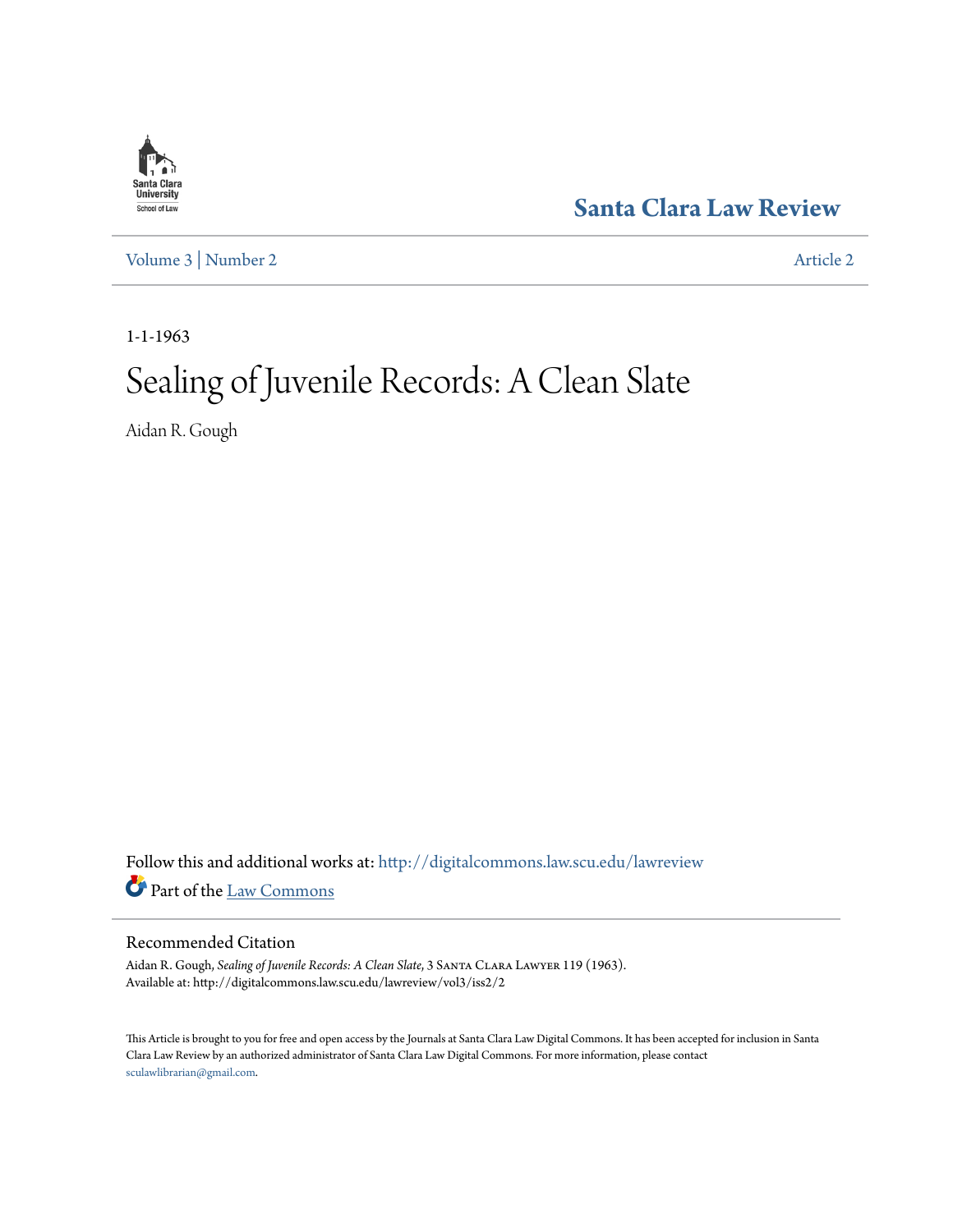## Sealing of Juvenile Records: **A** Clean Slate?

#### *Aidan R. Gough\**

Basic to the concept of the juvenile court is the doctrine that its proceedings are not criminal, resulting in a criminal conviction, but are akin to guardianship proceedings, equitable in nature.' They are proceedings in which "the state as parens patriae seeks to relieve the minor of the stigma of a criminal conviction."<sup>2</sup>

However beneficial this may be in theory, it is recognized that the desired result may not be obtained in practice.

While the juvenile court law provides that adjudication of a minor to be a ward of the court shall not be deemed a conviction of crime, nevertheless, for all practical purposes, this is a legal fiction, presenting a challenge to credulity and doing violence to reason. . **.** . Let him attempt to enter the armed services of his country or obtain a position of honor and trust, and he is immediately confronted with his juvenile record.<sup>3</sup>

Since roughly 6.5 per cent of the population has contact with a law enforcement agency as a minor which results in some record of arrest and many more have "informal" contacts which may result in some record of delinquency, it is apparent that the question of juvenile records and their ultimate disposition is by no means unimportant.<sup>4</sup>

#### 1961 **JUVENILE COURT** LAW

In recognition of this problem, means were provided by statute in California, upon the re-writing of the California Juvenile Court Law in 1961, to effect the sealing of juvenile court records under certain circumstances.<sup>5</sup> Section 781 of the Welfare and Institutions Code permits the minor who has been made a ward of the juvenile court for delinquent acts or tendencies to petition the court for sealing of his records, upon the expiration of a period of five years from the date of termination of the court's jurisdiction over him, providing that he has not been convicted of a felony or misdemeanor involving moral turpitude in the interim.

**1 CAL. WELF. & INST. CODE § 503.** For similar provisions in other states see Nicholas, *History, Philosophy & Procedures of Juvenile Courts,* 1 J. **FAMILY** L. 151 (1961). **Cf. STANDARD JUVENILE COURT ACT** § 25, **5** N.P.P.A.J. 378 (1959). All statutory citations refer to the California Welfare and Institutions Code, unless otherwise indicated.

People v. Fifield, 136 Cal.App.2d 741, 742; 289 P.2d 303, 304 (1955).<br>
<sup>8</sup> In re Contreras, 109 Cal.App.2d 787, 789; 241 P.2d 631, 633 (1952).<br>
<sup>8</sup> In re Contreras, 109 Cal.App.2d 787, 789; 241 P.2d 631, 633 (1952).<br>
<sup>4</sup> B

**CRIME IN AMERICA: 1961 98 (1962). (479,721** persons under the age of 18 years arrested; total population sampled 73,522,044.) Because of the variations in reporting, classification and sampling procedures, it is impossible to obtain complete figures.<br>
<sup>5</sup> CAL. WELF. & INST. CODE § 781. Although popularly referred t

§ **781** differs from a true expungement provision in that it does not call for the physical destruction of the records. See Andrews v. Police Court of Stockton, 123 **P.2d 128** (Cal.App. 1942), *aff'd* 21 Cal.2d 479, 133 **P.2d** 398 (1943), 40 Ops. **CAL. ATT'Y GEN.** 50 (1962).

<sup>&</sup>lt;sup>o</sup> A.B., Stanford University, 1956; M.A., 1957; LL.B., University of Santa Clara, 1962. Assistant Professor of Law, University of Santa Clara; Member of the California Bar. Consultant in Family<br>Law, Santa Clara County Juv appreciation to Robert E. Nino, Chief Juvenile Probation Officer, Santa Clara County; Walter B. Eastman, Superintendent of Juvenile Hall and Training Officer, Santa Clara County Juvenile Probation Department; and Joan S. Harrison, Deputy County Counsel, Santa Clara County, for their assistance in the preparation of this article. However, it should be noted that the opinions expressed herein are those of the author, and not necessarily those of the County of Santa Clara, its agencies or officers.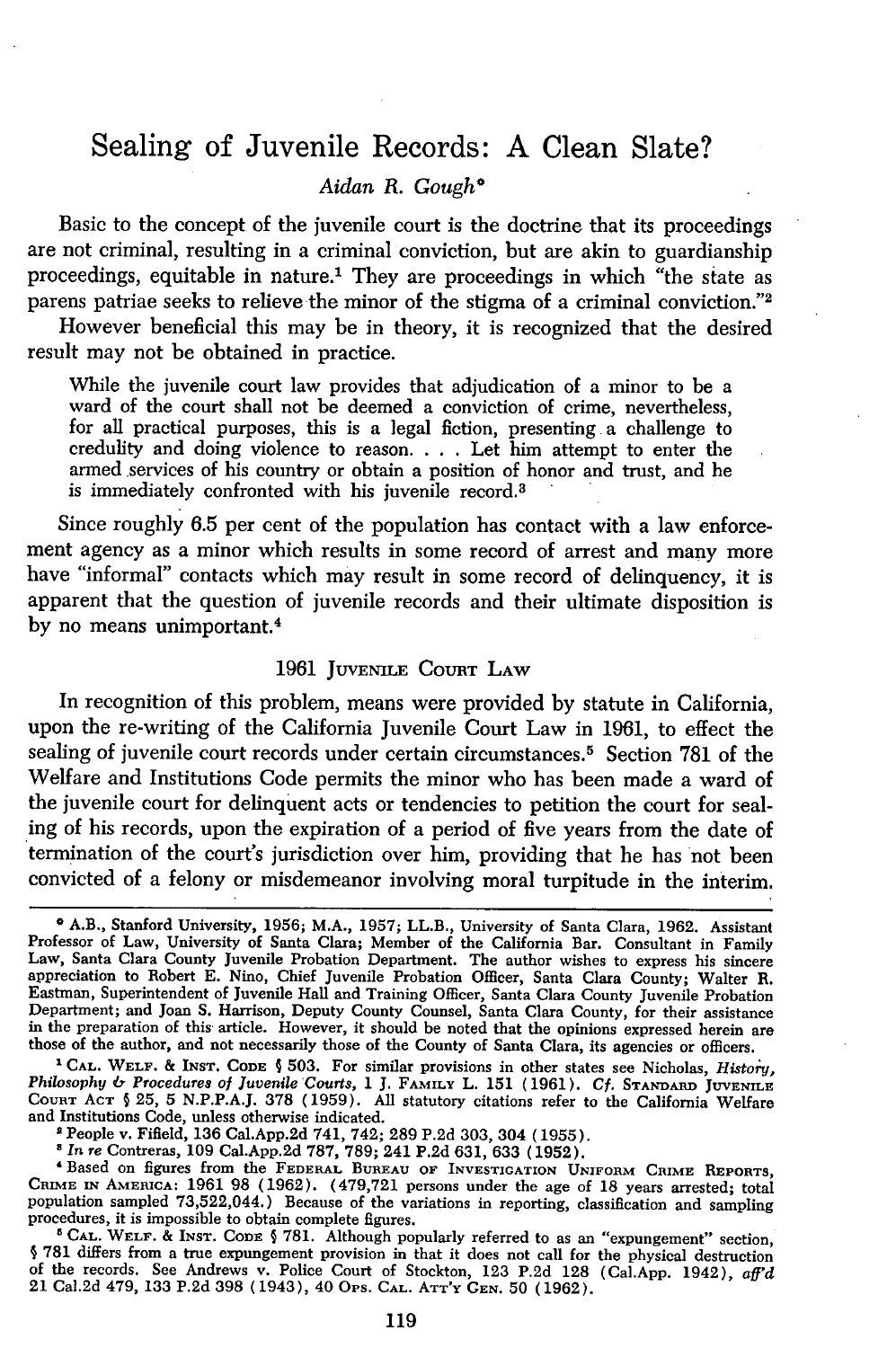The section further authorizes the issuance of an order directed to law enforcement agencies compelling the submission of their records to the juvenile court, where they are subsequently sealed. It is expressly provided that upon such sealing, "the proceedings in such case shall be deemed never to have occurred, and such former ward may properly reply accordingly to any inquiry about the events."6

This is a desirable and laudable step, obviously taken in furtherance of the basic philosophy of the juvenile court. The section has been called "a clear policy statement of the legislature to grant the errant juvenile a clean slate if he grows into a law-abiding adult."7 A clear policy statement it may be, but an effective means of carrying out that policy it is not.

The statute allows a petition for the sealing of records *only* in the case of a minor who has been made a ward under section 601 or 602 of the Welfare and Institutions Code.8 By these words of limitation, the statute bars from its relief two broad classes of persons.9 First, by use of the word "ward," the right to petition is denied those whose difficulties were such as to require handling by a court or law enforcement agency, but not great enough to merit wardship. Second, by specification of section 601 ("delinquent tendencies") and section 602 ("delinquent  $acts''-i.e.,$  law violations), sealing of records is denied those who have had contact or been made wards as dependent or neglected children.

At first glance, it might seem that there would be little, if any, need to include these persons within the purview of the statute. Since no juvenile court proceeding results in a criminal record and, a fortiori, action on the grounds of dependency or neglect would not bear the taint of criminality, one may question why the inclusion of this class of persons within those granted the right of petition is necessary to effectuate the overall intent of the law.

Perhaps the best answer is provided by the report of the Governor's Special Study Commission on Juvenile Justice, which led to the enactment of the new Juvenile Court Law: "The public primarily identifies juvenile courts with delinquency, and consequently assumes that all juvenile court wards are delinquents." <sup>10</sup> Another answer is found in the often-blurred lines of distinction between "delinquency" and "dependency." It is a distinct possibility that a minor might be apprehended by a law enforcement agency and referred to the probation department for a delinquent act, such as shoplifting, and yet be presented to the court and made a ward upon a petition alleging dependency or neglect, based on facts uncovered by the probation officer or law enforcement juvenile bureau on their subsequent investigation.<sup>11</sup> As a result of his apprehension for an act violative

**<sup>&#</sup>x27;CAL. WELF. & INST. CODE §** 781.

<sup>40</sup> Ops. **CAL. ATT'Y GEN. 50,** 52 (1962).

**<sup>8</sup>CAL. WELF.** & **INST. CODE** § 781.

**<sup>&#</sup>x27;CAL. WELF.** & **INST. CODE §** § 600-602.

**<sup>10</sup>CALIFORNIA** GOVERNOR'S **SPECIAL STrUY** COMMISSION **ON JUVENILE JUSTICE REPORT, pt. I,** at 19 (1960).

**<sup>11</sup>** One example of this, in which the author was involved as a probation officer, concerned a twelve-year-old boy apprehended by a storekeeper and turned over to the police for stealing luncheon meats, which, the boy said, were intended to sustain him while running away from home. As he refused to return home, and the police were unable to contact his parents, he was admitted to juvenile<br>hall for shoplifting and being an "uncontrollable juvenile"-*i.e.*, for delinquent acts. Subsequent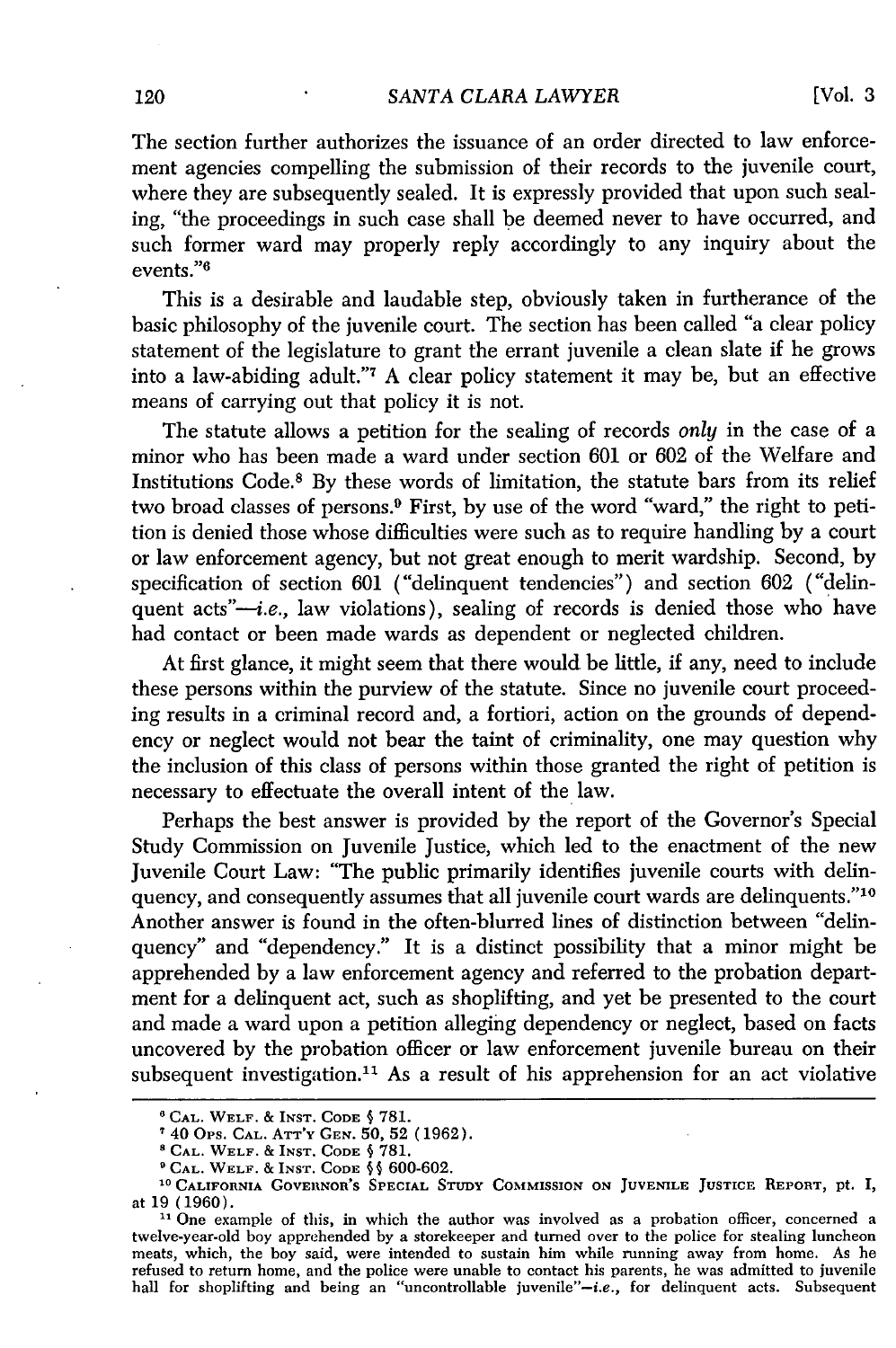of law, he will have a juvenile record; perhaps not an "arrest record" as such, but the effect may be the same. The distinction may well be one "beyond the compass of the ordinary mind." Ostensibly, the wording of section 725 of the Welfare and Institutions Code, speaking of "wardship" with reference to the "delinquent" sections of the Juvenile Court Law, and of "dependent child of the court" with reference to the dependent sections, purports to establish this clear difference, and it was perhaps with this in mind that the present wording of section 781 was adopted.<sup>12</sup> At the extremes of either classification, the differences may be apparent; if the case is not so extreme, the court is forced (at the possible peril of the minor) to "decimate a hair, and count the pieces."'13 Basically, the exclusion of the minor referred for dependency or neglect from the right to petition for sealing of records does not comport with the underlying theory of the juvenile court. When it is realized that roughly 40 per cent of all juvenile court cases in California involve dependent and neglected children, it would seem readily apparent that this exclusion is to the detriment of a substantial class. <sup>14</sup>

An even greater problem exists by the limiting of the right to wards of the court.<sup>15</sup> When a minor is contacted by a law enforcement agency for some difficulty, a number of dispositions are possible. The child may be summarily dealt with by the officer on the spot and a "field interrogation card" made out, or he may be brought to the juvenile bureau of the enforcement agency and released by them to the parents. The juvenile bureau may undertake informal follow-up, or may refer the minor and family to a community social agency or to a citizens' advisory council. On the other hand, the minor may be referred to the probation department, either by admission to juvenile hall, or by citation. The probation department, in its turn, may settle the matter at intake, place the minor under "informal supervision" in lieu of filing a petition, or may file a petition for the minor's court appearance. If a petition is filed, the court may dismiss it, place the minor on probation for a period not to exceed six months without declaring wardship, or declare the minor a ward.'6 In all of these cases, records would exist of necessity; in all of them the individual concerned would be unable to effect their sealing.

#### PROBLEMS

Part of the problem which exists with these and any records is that of unauthorized access. This is not the crux of the matter dealt with here, for it is the mere existence of the record which can be troublesome. While a lesser offender is unable to rid himself of it, the true delinquent is able to say that

investigation revealed home conditions defying description, including a nearly constant state of inebriation on the part of both parents. The minor was made a ward of the court on the basis of being a "neglected child." Under the law as it presently stands, he cannot avail himself of the right to have his records sealed-and the police reports indicate an apprehension for delinquent acts. Had he been made a ward upon the basis of these acts, he could have his record sealed. **<sup>12</sup>**Compare **CAL.** WELF. **&** INST. **CODE §** 725 *with* **§ §** 600-602.

**<sup>13</sup>PARSONS,** MEMOIR **OF THEOPHILUS PARSONS** 160 **(1859). 14 CALIFORNIA GOVERNOR'S SPECIAL STUDY COMMISSION ON JUVENILE JUSTICE REPORT,** pt. **<sup>I</sup> (1960); see also ROSENHEIM, JUSTICE FOR THE CHILD** 46 **(1962).**

**<sup>15</sup>CAL.** WELF. **& INST. CODE §** 781.

**CAL. WELF. & INST. CODE §** 725.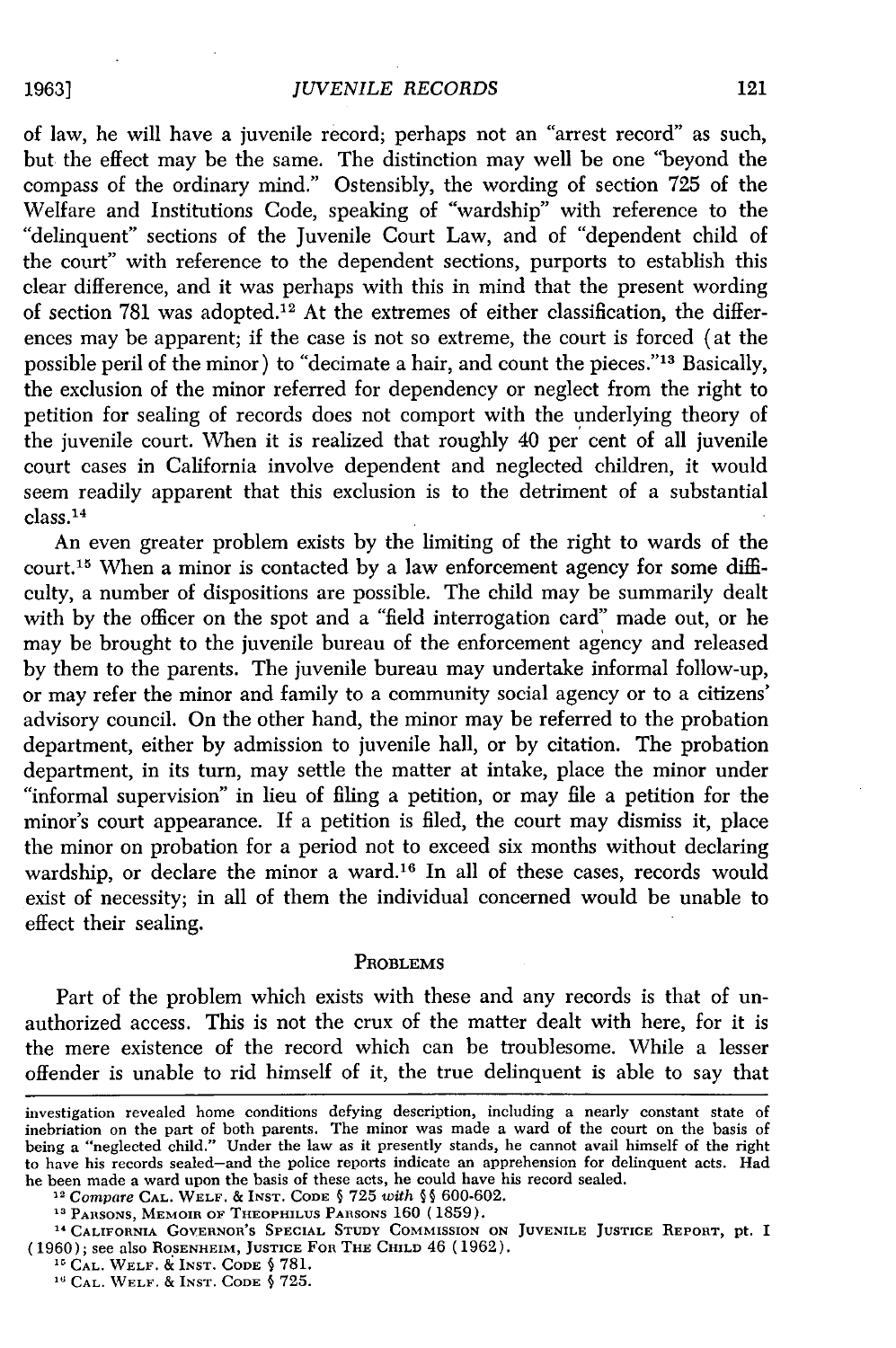he has no record. There also exists a distinct lack of uniformity in the way in which juvenile records are kept or classified by the various law enforcement agencies, and it is submitted that only by having a central source responsible for their ultimate disposition, such as the juvenile court, can any effective clearance of the records be made.<sup>17</sup>

While most of the law enforcement agencies do an outstanding job, and are (in the author's experience) particularly attentive to the problem of eventual record, there is always the chance of human error which might later prejudice the minor involved. Once an arrest record or report is made out, there is a marked tendency-especially where minors are concerned-to assume that the subject is guilty.18 If a dismissal is not entered, and the files purged, the minor may be hard put for explanation some years later. Also, some law enforcement agencies interpret the sealing order as effective only with respect to the offense for which wardship was initially declared, excluding offenses occurring after wardship but before its termination, as well as offenses occurring before wardship.

Since provisions already exist for the submission of law enforcement agency records to the court upon a petition for sealing, there seems no logical reason to limit this right of petition. If the provisions were expanded to cover others than wards for delinquent acts and tendencies, the statute would be a much more effective tool for the implementation of the juvenile court philosophy. It is true there have been attempts to remedy these defects—or possibly to avoid them. At least one juvenile court judge has construed the language of section 781 to include dependent children.<sup>19</sup> This construction, however, does violence to the express provisions of the statute.

Senate Bill 714, now pending, would give the right to petition for the sealing of records to any person who had been the subject of a petition in the juvenile court.20 This would include dependent children and those not made wards. While this is an improvement, it does not go far enough, and still leaves without recourse all minors handled informally, whether by the probation department or by the law enforcement agencies. Perhaps these minors have, in a sense, the greatest need of a right of petition for sealing. A probation officer could make the same essential disposition—*i.e.*, the settling of the case at intake—in the case of a minor who was wrongly identified as the perpetrator of an offense, and subsequently exculpated, and in the case of a minor who had committed a delinquent

**"' CARKEET, A REVIEW OF THE NEW JUVENILE COURT LAW** 23 (Aug. **25,** 1961). *Cf.* **CAL. WELF. & INST. CODE § 503** (law **to** be **liberally** construed).

20 Senate Bill 714, introduced **by** State Senator Stanley Arnold. Passed **by** the Senate on April

**<sup>&</sup>quot;7** See, generally, MYREN **& SWANSON,** POLICE WORK WITH CHILDREN 77-94 (1962).

**<sup>18</sup>**Isaacs, *The Crime of Present-Day Reporting,* 52 J. **CRIM.** L., C. & P.S. 405, 407 (1961). In one case known to the author, a minor was arrested at the age of 14, driving without a license a car which had no registration. Because he could not prove his claim that his uncle had lent him the car, he was placed in juvenile hall for auto theft. He was shortly released, when it was found that indeed the car was his uncle's and he was driving it with permission, albeit without a license. He assumed-wrongly, as it turned out-that the police files would be closed, and that he had no record of arrest. He answered questions accordingly, without difficulty until some ten years after the incident, when he had graduated from law school and was applying for a coveted position with the federal government. In the course of checking his application, the federal investigators unearthed his arrest for a felony-grand theft auto. Fortunately, the agency involved cooperated fully and he obtained the position, but at the cost of no little delay and considerable anguish. Had the remedy of petition to seal the records been available as a safeguard against error, the problem would have been easily resolved.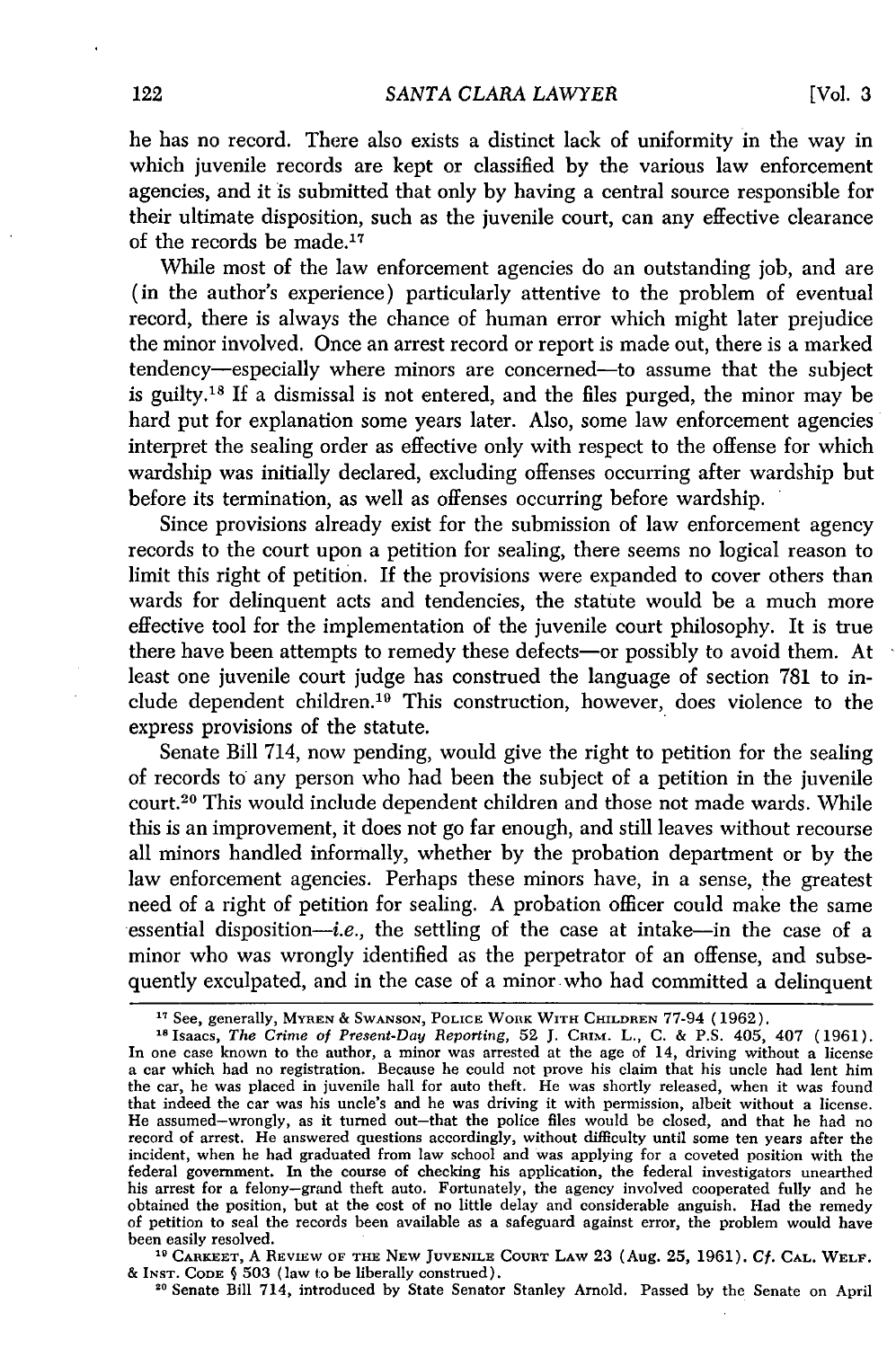act whose situation indicated little need for corrective treatment. Since these "non-petition" cases involve, in essence, solely administrative discretion, it would seem essential to give them at least the same rights of clearance as those more seriously involved. In short, it does not seem to make sense to require a minor to be seriously involved in order to obtain clearance.

Collateral to these two glaring faults in the present law, but nonetheless important to make the remedy of record-sealing truly effective, are other problems raised by the present statute. Section 781 does not specify where the petition for sealing may be filed, and while one can surely argue that because the statute speaks in terms of "the juvenile court" the action could be brought in any county, it is at least inferable from the present language of the section that the action is to be brought only in the county in which wardship is declared. This could conceivably work a hardship upon the petitioner. More important, it does not solve the problem present in transfer cases, where the minor may be declared a ward in one county, and later have his case transferred to another county because of a change of residence or other reasons.<sup>21</sup> Wardship would have existed in both counties, and it hardly seems that the intent of the legislature would be to encourage multiple actions by requiring that a petition be filed in each county.

Moreover,.what of the case where the minor is made a ward, or is otherwise dealt with while under the age of eighteen years, and subsequent to his eighteenth birthday becomes involved in a misdemeanor? Section 1203.45 of the Penal Code provides that the minor's adult record can be sealed upon petition, with the same effect as that provided by section 781, *i.e.*, that thereafter the proceedings shall, for all purposes, be deemed never to have occurred. It would seem both salutary and economical to provide that the juvenile court, in a petition for sealing under section 781, would have the power to ,order all such misdemeanor records sealed, provided that they related to incidents occurring before the majority of the petitioner. Since the law provides the remedies, albeit separately, there appears no good reason why they should not be combined.

Lastly, greater implementation is needed with respect to the effect given by the sealing of records. It is very clear that after sealing, the petitioner may reply to "any inquiry about the events" as if the "proceedings in such case . . . never occurred."<sup>22</sup> Seemingly, this would allow a negative answer not only to questions relative to his arrest, but also relative to whether or not he had been a party to, or been involved in, court appearances of any kind. However, it appears, from informal opinions obtained from representative agencies, that the statute will not be so interpreted by agencies issuing professional licenses or hiring government employees. The line here is very thin, and there is an obvious need for full disclosure in many instances to protect the national security and the integrity of the professions involved. On the other hand, it does not seem proper to have a record declared never to have existed for some purposes and for some agencies, and not for others. If the legislative policy is not for complete clearance, perhaps the most satisfactory answer would be a provision forbidding the consideration

#### **19631**

<sup>1963,</sup> and presently awaiting committee assignment in the Assembly. **21** See **CAL. WELF. & INST. CODE §§750-55,** governing the transfer of cases. **"CAL. WELF. & INST. CODE § 781;** see also 40 **Ops. CAL. ATT'Y GEN.** 50 (1962).